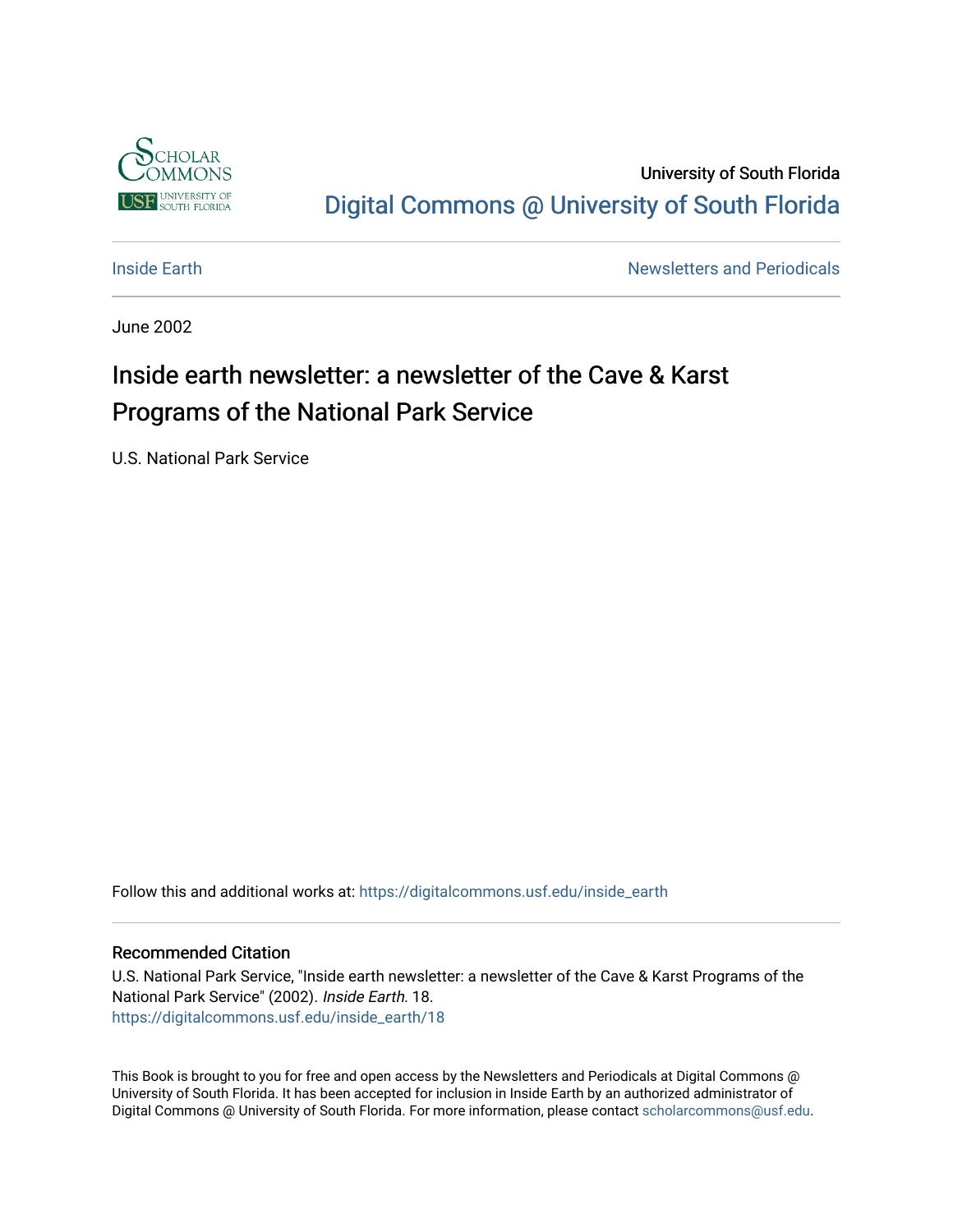## **CAVE & KARST PROGRAMS Geologic Resources Division**

**National Park Service U.S. Department of the Interior**



# INSIDE EARTH

A Newsletter of the National Park Service Cave & Karst Programs



**Edited by Dale L. Pate**

#### **Table of Contents**

| <b>National Cave and Karst Research Institute</b>           |   |
|-------------------------------------------------------------|---|
| <b>Progress in 2002</b>                                     |   |
| <b>Notes from the National Cave Management</b>              |   |
| <b>Coordinator</b>                                          | З |
| <b>Park Updates</b>                                         |   |
| <b>Carlsbad Cavern</b>                                      |   |
| <b>Great Basin</b>                                          |   |
| <b>Wind Cave</b>                                            | 6 |
| <b>Formation Repair at Jewel Cave</b>                       |   |
| <b>Contributors to this Issue</b>                           |   |
| <b>Website Address:</b>                                     |   |
| http://www2.nature.nps.gov/grd/geology/caves/newsletter.htm |   |

**Webmaster:** Jim F. Wood: jim\_f.\_wood@nps.gov

**Photo above:** The Soda Straw Forest in the Guadalupe Room, Carlsbad Cavern. (NPS Photo by Dale Pate)

## NATIONAL CAVE AND KARST RESEARCH INSTITUTE PROGRESS IN 2002 *by Zelda Chapman Bailey*

Key activities during the two-year interim period (2000- 2002) of establishing the National Cave and Karst Research Institute (the Institute) were defining the scope of operation, designing an organizational structure, forming partnerships, finding funding sources and a physical facility, and defining research needs. Considerable progress has been made in all these areas toward making the Institute operational.

The Institute will require about 12 employees to fully accomplish the goals, including the lead positions of Director, Science Coordinator, Education Coordinator, and Information Coordinator, and support staff under their direction. Voluntary advisory boards made up of representatives from a range of disciplines and organizations will play an important role in guiding the science and educational undertakings of the Institute. A nationwide announcement will be issued in summer 2002 to recruit the permanent Director for the Institute. The Director should report to Carlsbad early in fiscal year 2003. If additional operating funds are appropriated for 2003, additional positions will be recruited, probably including the Science Coordinator and administrative staff.

The Institute will not conduct research internally but will guide, focus, and encourage research through grants and partnerships. A primary function of the Institute will be to accumulate and organize data and information to make it accessible to investigators and for the Institute staff to use for synthesis of information on regional and national scales. The Institute will encourage focused research and studies in cave and karst systems so that a more coherent and unified body of knowledge can emerge, and will work toward accumulating funding that can be distributed to researchers through a grant program.

Partnerships with all types of cave and karst interest groups, agencies, and organizations are critical to the success of the Institute, and to create a national and international focus on

*Inside Earth- Vol.5, No.1 - Late Spring 2002* 1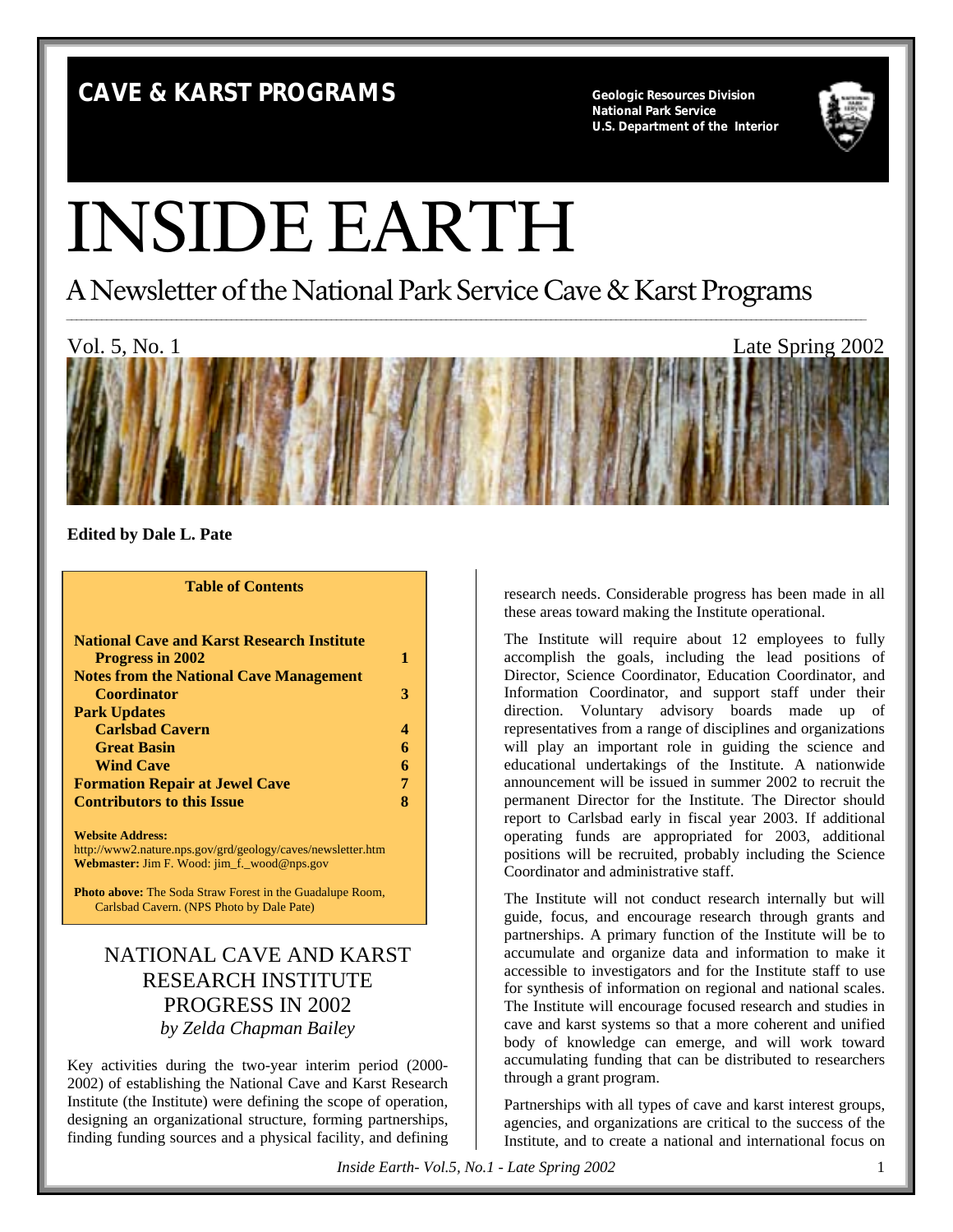research, education, and information dissemination for better understanding and management of cave and karst resources. The Interim Director made numerous presentations at professional and special meetings to encourage dialog on formation of the Institute, and met individually with many representatives of interest groups, organizations, and agencies. More than a dozen articles or abstracts were published in venues such as *Environmental Geology*, *GSA Today*, and symposia proceedings to publicize the formation of the Institute to a wide audience. A web site (*www2.nature.nps.gov/nckri*) was launched to provide another avenue of communication to and from a wide range of potential partners.

The Institute received its first Federal appropriation in fiscal year 2002 to match the New Mexico State funding appropriated to New Mexico Tech (NMT) in support of the Institute. The Institute, the City of Carlsbad, and NMT are establishing a memorandum of understanding to define their partnership roles in establishing and managing the Institute. NMT is using their appropriation to create two new positions in cave and karst science: a hydrogeologist in the Bureau of Geology and Mineral Resources stationed in Carlsbad working in close association with the Institute, and a faculty position in cave and karst studies in the Department of Earth & Environmental Science in Socorro, serving as a liaison with the Institute. The Institute has begun funding a few projects, and if additional operating funds are appropriated for 2003, a formal grant process can be initiated.

The Institute, the City of Carlsbad, and NMT will constitute the founding members of the Institute's Management Advisory Board, and additional members will be added after the Board is officially chartered as a governmental advisory board. Additionally, a Science and Education Advisory Board will be chartered to review and oversee the Institute grant process. When these advisory board charters are approved, a process to solicit members will be announced in the Federal Register. The Secretary of the Interior will appoint members. A Federal Advisory Board will continue as an extension of the Federal Working Group that has been assisting the Interim Director in the initial phase of the Institute.

Temporary office space and clerical support will be provided for the Institute during initial staffing through a partnership agreement between the Institute and New Mexico State University in Carlsbad. The New Mexico State legislature has appropriated part of the funds to construct a building in Carlsbad for the Institute to occupy. The Institute, the City, and NMT are jointly working on funding and designing a building for the Institute.

A 5-year cooperative agreement has been negotiated with Western Kentucky University (WKU) so that collaborative projects can be easily initiated with any of their several departments related to cave and karst studies.

#### **PROJECTS**

The Institute currently is sponsoring and participating in some initial projects that will provide useful products and

will help publicize the existence of the Institute:

- The Institute and the Karst Waters Institute (KWI) are collaborating to produce a booklet entitled *Guidelines for Cave and Karst Management for America's Protected Lands.* Associates of KWI and staff of the National Park Service (NPS), Bureau of Land Management (BLM), U.S. Fish and Wildlife Service (FWS), and U.S. Forest Service (USFS) are contributing written sections. The Institute and FWS provided funding for KWI to edit, publish, and distribute the booklet. The booklet, anticipated to be completed in late 2002, can be used as a handbook for resource managers to comply with the requirements of the Federal Cave Resources Protection Act, as a source of information for interpreters, and as a training resource.
- The Institute and the U.S. Geological Survey (USGS) are collaborating to produce a USGS Circular (a magazine-style publication) on the topic of cave and karst science, resource management and research needs in the Federal agencies. In addition to the Institute and USGS, sections of the report are being written by BLM, FWS, USFS, and the Environmental Protection Agency. Authors are contributing their writing time, the Interim Director is editing and compiling the publication, and USGS is funding the cost of preparation, printing, and distribution in late 2002.
- The Institute and USGS are working closely to organize a program to produce an improved national karst map and an associated web-based network of karst information. Federal and State agencies, the speleological community, and academia have repeatedly expressed the need for an accurate and detailed national karst map to better understand the distribution of soluble rocks in the United States. Maps at a variety of scales are needed to educate the public and legislators about karst issues, to provide a basis for cave and karst research, and to aid Federal, State, and local land-use managers in managing karst resources. The Institute is in a position to coordinate the united efforts of a number of groups in a program of truly national scope. USGS will compile karst maps of each state into a national map by working with the states to establish standards and consistent digital products, and will facilitate the digital compilation and production of the national karst map. The Institute will establish a web-based network of karst information that was used to build the national map.
- The Institute provided partial funding to publish a book compiled by the Denver Museum of Nature and Science, titled "Vertebrate Paleontology of Pleistocene Cave Deposits in North America."
- The Institute provided partial funding to publish a book compiled by the National Speleological Society, titled "Cave Conservation and Restoration".
- Under the cooperative agreement with WKU, a nationwide exploratory survey of DNA extracted from cave sediments will be conducted through the WKU Biotechnology Center. Caves in different climatic, geologic, and geographic settings may have diverse and variable bacterial communities; however, the natural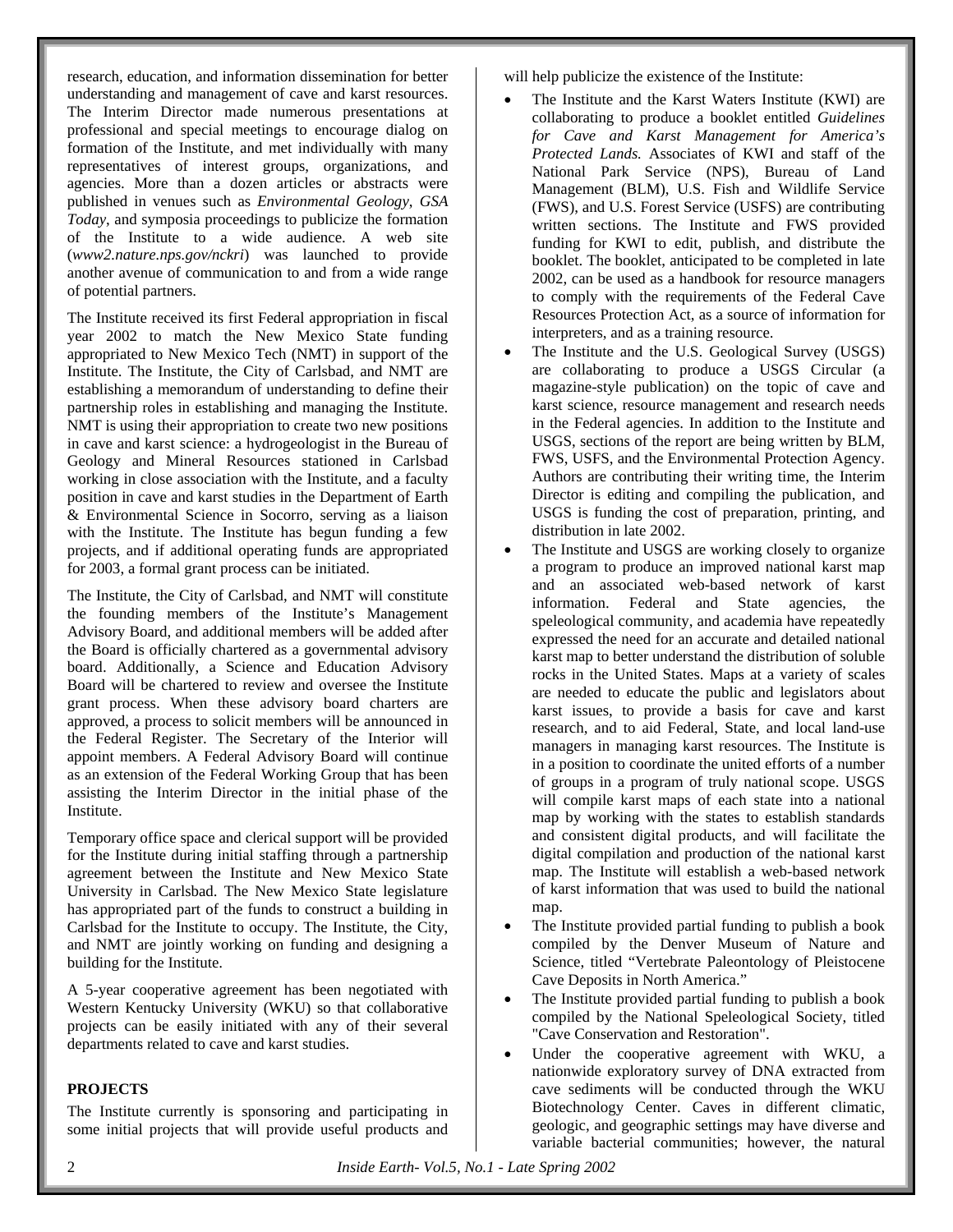microbial makeup of caves is unknown and uninventoried on a broad scale. DNA fragment profiles of bacteria in cave sediments will be determined for a general view of community diversity. Initially, 12 caves across the country on federal, state, and private land have been identified for sampling 4 times over a 1-year period. The number of caves sampled will be increased as additional funds become available. The information will be made available on the Internet to any interested research scientists.

WKU has, over the last several years, developed a graduate program tailored to the needs and schedules of NPS cave and karst resource management staff who wish to further their educational background. Under the cooperative agreement with WKU, the Institute is supporting this program to allow more students access to the benefit of advanced education.

#### **NOTES FROM THE NATIONAL CAVE MANAGEMENT COORDINATOR** *by Ronal Kerbo*

The following is a brief summary of action items on my agenda for the first four months of fiscal year 2002.

**October 2001** - On Monday, October 8, I gave a presentation titled, *"*The Stone Wilderness: Visiting the Great Caves Areas of the World" at the REI Flagship Store in Denver. Over 40 people attended the talk about the caves of the world and the National Park System.

During the week of October 9, I gave a talk to U.S. Geological Survey (USGS) managers at USGS headquarters in Reston, Virginia. The talk focused on cave and karst resources management. About 30 USGS managers in attendance represented several national programs and disciplines. The meeting and presentations were featured in the USGS Weekly Highlights.

I attended the National Cave and Karst Management Symposium held in Tucson, Arizona on October 15-16 where I paneled a session on "Caves as Confined Spaces". Other items at the Symposium included a meeting of the National Cave & Karst Research Institute (NCKRI) Working Group and meeting with attending National Park Service (NPS) cave specialists on the status of the new cave & karst guidelines replacing the guidelines in the old NPS-77, Natural Resources Management Guidelines.

**November 2001** - A draft Oregon Caves National Monument site-visit report was completed with recommendations for an off-trail cave experience and forwarded to the park Superintendent.

The first annual report on GPRA goal 1a9B cave floors was submitted to Eileen Peterson. Based on the data submitted from eight parks with a cumulative 63,710 square feet of cave floor to be restored, 66,820 sq. ft. was restored exceeding the planned goal of 14,500 square feet of cave floor.

**December 2001** - I accompanied Zelda Bailey, Interim Director of the NCKRI, on a trip to meet with private cave owners in Branson, Missouri (Marvel Cave and Talking Rocks Cavern) and the Ozark Underground Laboratory (Tumbling Creek Cave) in Protem, Missouri. In Branson we met with Jim, Bruce, and Jack Herschend of Silver Dollar City Enterprises, owners of Marvel Cave and Talking Rock Caverns, to discuss NCKRI funding issues. Another agenda item included how the NCKRI could provide support to the private sector. At the Ozark Underground Laboratory (OUL) we met with Director Tom Aley and Chief Scientist Phillip Moss on the application of cave science to protect endangered species and ways that the NCKRI and OUL could cooperate.

A meeting was held in the USGS offices in Reston on December 13, 2001, to discuss the long-term approach to national karst mapping. This meeting was a result of the karst mapping session at the National Speleological Society (NSS) Convention in July 2001. Participants were: NPS– Zelda Bailey, Ron Kerbo, Lindsay McClelland; Kentucky Geological Survey–Jim Currens; USGS–Jack Epstein, Randall Orndorff, David Weary; Karst Waters Institute (KWI)–Bill Jones, (President); National Speleological Society–George Veni (also representing George Veni and Associates), Bet White, Will White (also representing Pennsylvania State University and KWI); Environmental Systems Research Institute, Inc. (ESRI)–Bernie Szukalski.

I attended the winter technical meeting of the Southwest Region of the NSS where I presented a talk on the NPS national cave program and the NCKRI. Met with John Lujan, Superintendent of El Malpais National Monument and provided input for upcoming cave surveys.

**January 2002** - I attended a meeting with Dr. Jack Hess of the Geologic Society of America in Boulder, Colorado. In the meeting, discussions focused on the NPS cave programs, the NCKRI, the NPS Geologist-In-Parks program and arranged for Dr. Hess to meet with employees of the Geologic Resources Division at a later date.

I attended a meeting in Lakewood, Colorado with Dr. Chris Groves of Western Kentucky University about the joint Masters program for NPS employees and the NCKRI.

I wrote an article for 2001 Natural Resources Year in Review about the IMAX film *Journey Into Amazing Caves* and the book *Caves: Exploring Hidden Realms.* The book and film follow two experienced cavers, Hazel Barton and Nancy Aulenbach, as they explore caves in Iceland, Mexico, and Grand Canyon National Park. The National Park Service has been involved with the production of the film and book since their inception. Dr. Hazel Barton has been very active in the survey and exploration of Wind Cave in Wind Cave National Park. The foreword for the book was written by NPS Cave Specialist Ron Kerbo, who also presented a series of talks for the premiere of the IMAX film on March 8, and 9, 2001, at the Duluth, Minnesota, Omnimax Theater.

*Inside Earth- Vol.5, No.1 - Late Spring 2002* 3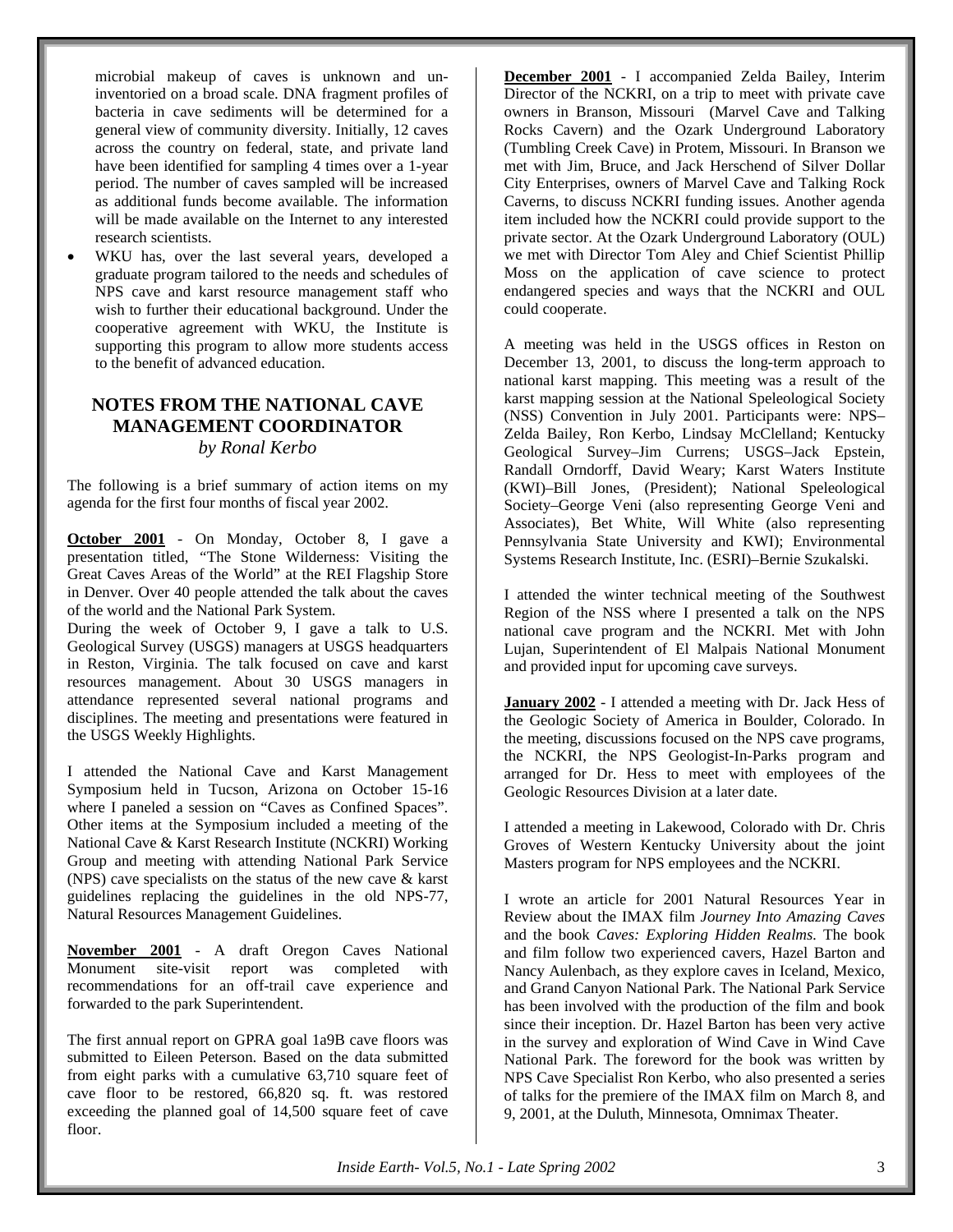## **PARK UPDATES**

## **CARLSBAD CAVERNS NATIONAL PARK** *by Dale L. Pate*

CAVE RESEARCH FOUNDATION (CRF) - Led by Area Manager, Barbe Barker, CRF members donated over 1200 hours to the park in 2001. Many of these volunteer hours have been spent in Carlsbad Cavern on restoration, survey, inventory and exploration efforts in Carlsbad Cavern. Over many years CRF members have volunteered tens of thousands of hours helping document, restore and conserve caves of the park. Working mostly on holiday weekends, during a weeklong restoration camp in the summer, and occasionally other weekends, CRF continues to work in the park in 2002.

This past Memorial Day Weekend saw Brian Alger, Barbe Barker, Sonya Boyd, Tim Boyd, Frank Everitt, Kevin Justus, Tim Kohtz Lois Lyles, Pam Massey, Greg McCarty, Jennie McDonough, William Payne, Georganne Payne, Karen Perry, Damon Worrell, and Jimmie Worrell restoring flowstone areas in Lower Cave and the Dome Room, surveying in Left-Hand Tunnel and doing an inventory of features in Secondary Stream Passage.

All photos are NPS Photos by Dale Pate.



From top to bottom: Frank Everitt, Sonya Boyd and Barbe Barker clean flowstone around the new walkways in Lower Cave during the Memorial Day Weekend, 2002.

If you see any CRF members that have worked at Carlsbad Cavern, tell them thanks. They have done a great job with one of the world's most spectacular caves.



Lois Lyles and Tim Boyd inventory mineral features in Secondary Stream Passage over the Memorial Day Weekend, 2002.

SLAUGHTER CANYON CAVE RESEARCH - **Victor Polyak and Yemane Asmeron** from the University of New Mexico have an ongoing study to reconstruct the paleoclimate record for the Holocene and late Pleistocene for the Southwest from previously broken speleothems. A broken piece of the flowstone cap recovered from the guano trench area of Slaughter Canyon Cave yielded a date of 210,000 years old. This indicates that the guano below the flowstone cap is older than 210,000 years. A recovered piece of broken drapery from the cave was dated as being older than 450,000 years old.

**Gary Morgan** from the New Mexico Museum of Natural History recently excavated two areas in Slaughter Canyon Cave, obtaining literally thousands of bat bones from the extinct bat *Tadarida constantinei*. This species is only known from deposits in Slaughter Canyon Cave. Dr. Morgan will reevaluate the taxonomic status of this species, if possible determine the age of the guano deposits and how the deposit formed. Bones of other animals were also recovered from one of the excavation sites. This included bones of a turtle or tortoise and possibly bones of an antelope.



Excavation begins: From left to right: Glenda Dawson, Gary Morgan, Carol Belski and Patty Dawes.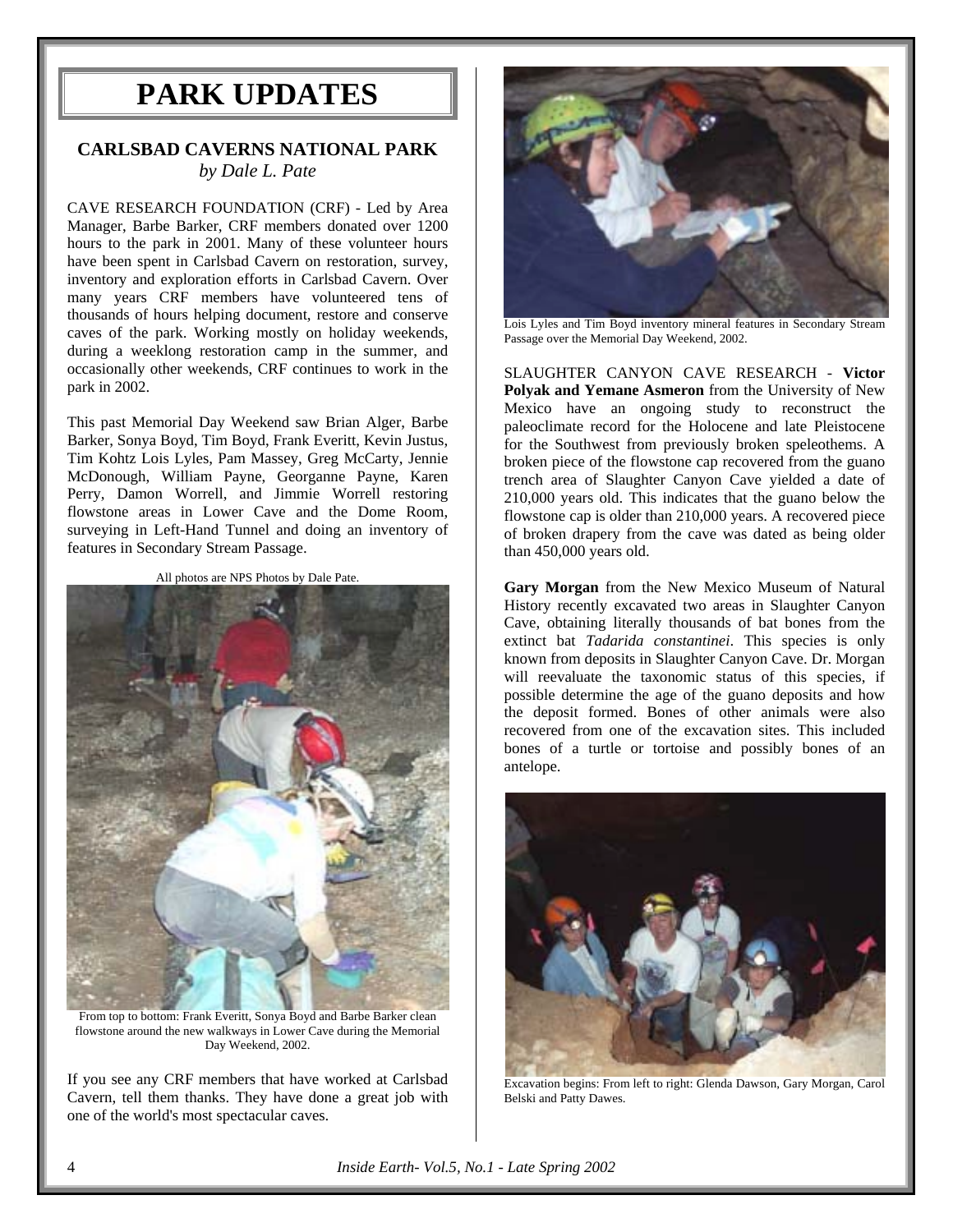

Rick Toomey and Gary Morgan plan out the excavation on an exposed face in a trench left over from the guano mining days.

NEW CARLSBAD CAVERNS NP POSTCARD - On June 7, 2002 at the entrance to Carlsbad Cavern, the U.S. Postal Service held a First Day of Issue ceremony for a new postcard honoring Carlsbad Caverns National Park. Gale Norton, Secretary of the Interior, was on hand for the ceremony.



The new postcard released by the U.S. Postal Service on June 7, 2002.



Dignitaries unveil the new postcard during a ceremony at the entrance to Carlsbad Cavern. From left to right: Mick Holm, Gale Norton, Eric Martinez, and Jay Jenkins.

While at the park, Secretary Norton, her husband John Hughes and a staff member, Reid Schuster, took the time to view the Big Room and go on off-trail trips to the Hall of the White Giant and Lower Cave.



Secretary Norton easily negotiates Matlock's Pinch in route from the Hall of the White Giant back to the paved trail in Carlsbad Cavern.

LOWER CAVE WALKWAYS COMPLETED - The Lower Cave walkways project has been successfully completed. Designed to keep visitor and employee's feet out of wet areas, numerous sections of walkways spanning a total length of over 100 feet have been installed. Leader for the project was Jason Richards.



Jimmy Worrell inspects Lower Cave walkways.

ADIOS TO JASON RICHARDS - Jason recently accepted a transfer to the Stewardship Education & Visitor Services Division at Carlsbad Cavern. Recent accomplishments in Jason's 10-year stint in the Cave Resources Office include the replacement of the Lechuguilla Cave culvert and airlock and the completion of the Lower Cave walkways. We will miss Jason's expertise in construction activities and wish him well in his new work environs.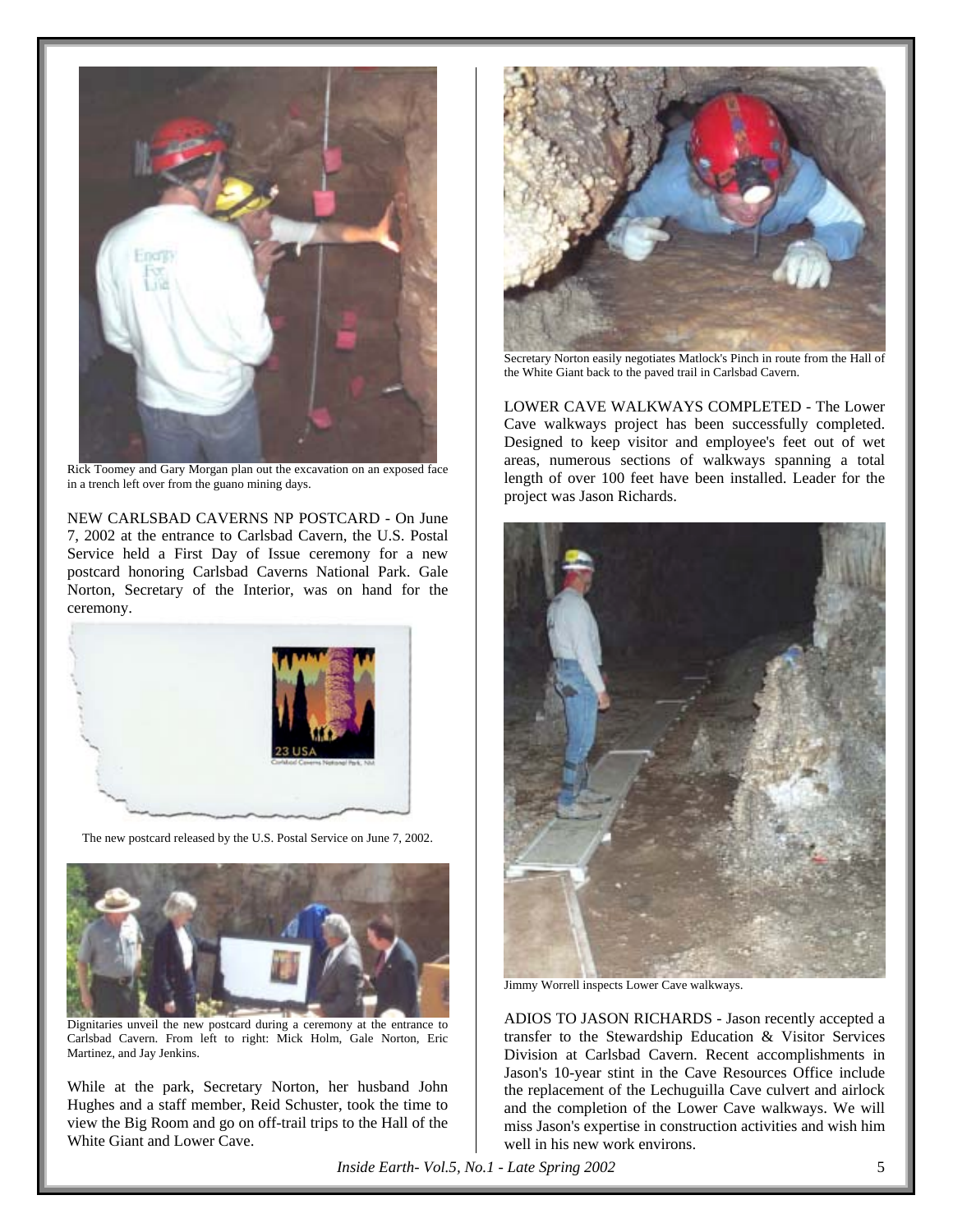## **GREAT BASIN NATIONAL PARK**

*by Gretchen Shenk*

Great Basin National Park in cooperation with the National Cave Rescue Commission, Western Region, offered an Orientation to Cave Rescue class on May 11 & 12. This class was offered to Park employees, local cavers, and local search and rescue members to develop basic skills to help in the event of a cave rescue. Fortunately, no major rescues have occurred recently in eastern Nevada, and finding any cavers in eastern Nevada is often a challenge. However, Great Basin National Park began its three-year wild cave survey and inventories this past spring, so more people will be caving in the area. Hopefully the training will make people more aware of what a rescue would entail, and as a result they will be safer cavers.



Carrying a patient out of Lehman Caves. (NPS Photo by Gretchen Schenk)

Eighteen participants completed the training. The success of the training is highlighted by one participant's comment after being packaged in a Sked litter and bumped through the cave: "I never want to be a patient again!"

The training included several hours of classroom instruction, litter-handling practice in a nearby playground (we're sure the playground equipment manufacturers never considered how a litter would move through play equipment!), a carryout of Lehman Caves that simulated a real rescue from two years ago, and an all-day mock rescue out of Model Cave. Techniques to find a person, package a patient in a

litter, and move the litter out of the cave were covered, along with cave conservation and personal safety while caving.



Unpackaging patient Krupa Patel after her "rescue" from Model Cave. (NPS Photo by Gretchen Schenk)

## **WIND CAVE NATIONAL PARK** *by Rod Horrocks*

We recently hired Jason Walz as our new seasonal Physical Science Technician. He has previously volunteered with Resource Management and worked in Interpretation at Mammoth Cave National Park. He will be working with us through October.

We have redesigned our candlelight tour buckets to reduce dripping wax. With this new design we are able to preserve the historic flavor of the old buckets while preventing wax from dripping into the cave.

We have started the public scoping process for a new Cave and Karst Resource Management Plan with a public meeting held on  $5/11/02$  at the park. Interested persons can send us the issues they would like addressed in the proposed plan by logging onto our web site at (www.nps.gov/wica/) until May 28. We will have a draft of the plan for public review on our web site soon after that date.

Dr. Andreas Flitsch has set up an electronic anemometer in the natural entrance of Wind Cave to measure the direction and speed of the barometric winds. This instrument will measure speeds accurately down to 3 cm/sec. During the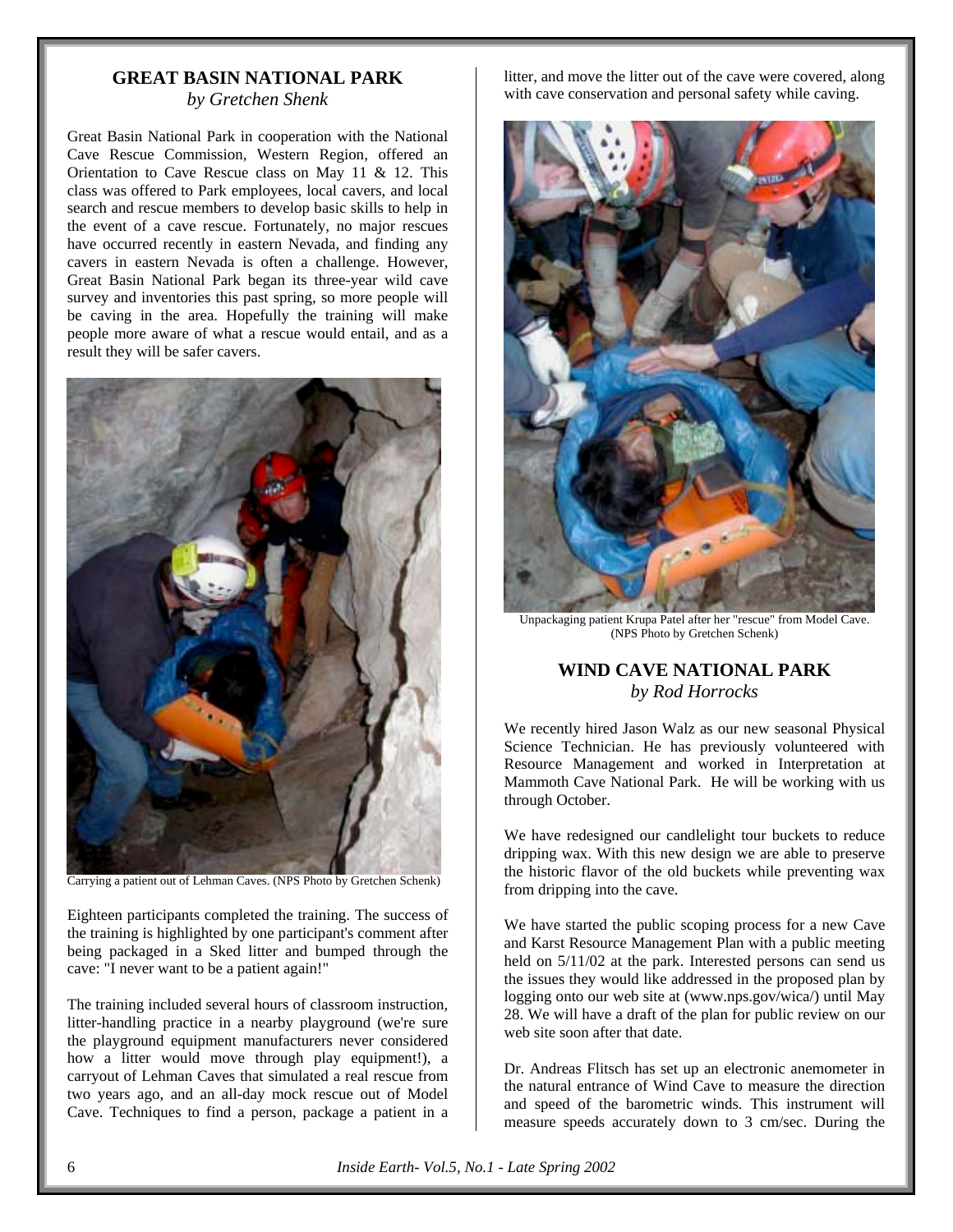first two months of monitoring, he has recorded the cave blowing for up to 32 hours in a single direction.



The Sonic Aneonomenter in the Natural Entrance. (NPS Photo by Rod Horrocks)

Dawn Cardace, a graduate student at Washington University in Saint Louis, has started a project to compare isotopes between Wind Cave waters and meteoric waters. She will be analyzing drip and pool water from the various levels of the cave as well as snow melt and water from Beaver Creek.

The Environmental Assessment (EA) for our parking lot resurfacing project is on our web site and is available for public review. This project will replace the asphalt parking lot with concrete and add a filtering system. The comment period closes on 6/4/02.

Alan Heakin, a USGS hydrologist, has started a project to create a background characterization of hydrocarbons levels in cave drip water at sites located below or near the asphalt parking lot. This project is in preparation for the parking lot resurfacing project.

The Wind Cave portion of the annual Wind/Jewel Cave Restoration Camp will be held on 6/10-11/02. Fifteen participants are scheduled to attend this year's camp.

Rod's article titled, "Using a Geographic Information System to Develop a Cave Potential Map of Wind Cave", was published in the special GIS issue of the NSS Journal of Cave and Karst Studies, VOL. 64, No. 1, p. 63-70. In the article Rod predicts that approximately 150 more miles of survey may be possible even if the boundaries of Wind Cave remain unchanged. He also establishes a likely maximum extent for the cave that runs NE - SW and falls mostly within park boundaries. The current boundaries are 1/10 the size of those maximum likely potential boundaries.

We are continuing the monitoring of What the Hell Lake. Over the past few months the drop in water level dramatically slowed until it finally stopped three months ago. The lake level still needs to drop another six inches to once again allow access to the main lakes.

Since the last issue of *Inside Earth* the surveyed length of Wind Cave has increased by 2.63 miles, raising the total length of the cave to 104.13 miles.

## **ARTICLES**

## **FORMATION REPAIR AT JEWEL CAVE** *by Rene Ohms*

Last year, a stalactite along the Scenic Tour at Jewel Cave was broken. It measured just over 1 foot long, and was broken into 7 pieces. The cave management staff repaired the stalactite on February 27, 2002 using Epon 828 epoxy, Versamid 40 hardener, and Special T quick-drying adhesive.



The broken stalactite.

The broken pieces were removed from the cave and allowed to dry thoroughly before being glued together. Special T, which sets within one minute, was used to bond the broken pieces in the office. Special T is recommended for small formations, or parts of formations (less than 2 inches in diameter).



Brian Sokofsky and Mike Wiles use Special T to epoxy the speleothem back together.

After drying the in-cave attachment point thoroughly with a hair dryer, a thin ring of Epon/Versamid was spread around the outer edge of the cross-section, with a few drops of Special T in the middle. Because Special T was used,

*Inside Earth- Vol.5, No.1 - Late Spring 2002* 7